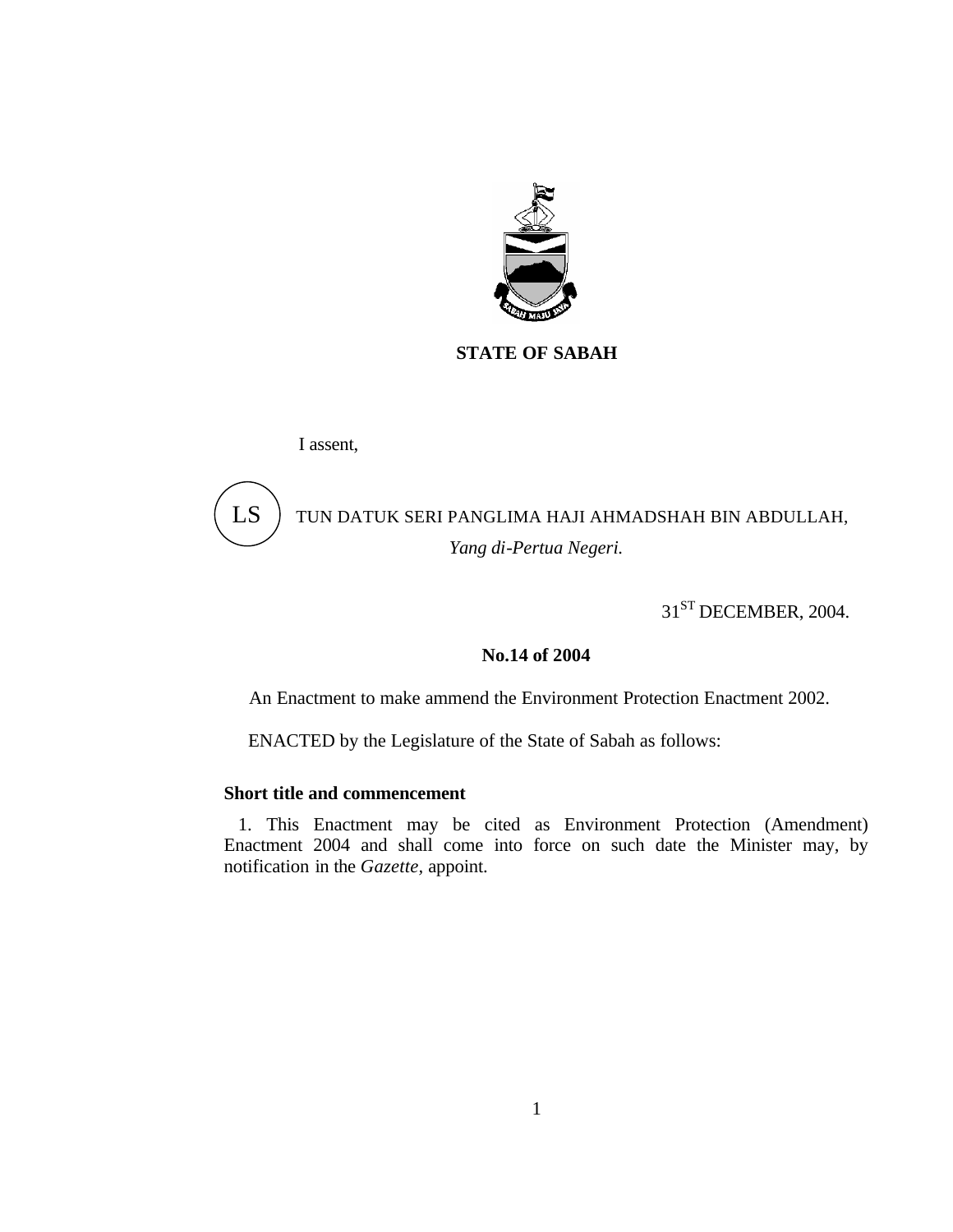#### **Amendment of section 2**

**2.** Section 2 of the Environment Protection Enactment 2002 [*En.No.12 of 2002*] which in this Enactment is referred to as the "principal Enactment" is amended by inserting, immediately after the definition of "pollution", the following new definition:

"produce" means timber, earth, minerals, sand, sandstones, rocks, limestone, silica, marble and other natural resources;".

#### **Amendment of section 4**

 **3.** Section 4 of the principal Enactment is amended –

- *(a)* in the English Language text by substituting for the word "hold" in line 2, the word "holds"; and
- *(b)* by substituting for the word "replacement" in line 3, the word "reappointment".

## **Amendment of section 27**

- **4.** Section 27 of the principal Enactment is amended-
	- *(a)* by inserting, immediately after the word "plant" in line 1 of paragraph *(d),* the words "or any produce"; and
	- *(b)* by inserting, immediately after the word "plant" in line 2 of paragraph *(g),* the words "or any produce".

#### **Amendment of section 38**

- **5.** Section 38 of the principal Enactment is amended-
	- (a) by inserting, immediately after the word "plant" in line 2 of paragraph  $(2)(d)$  the words "or any produce"; and
	- (b) by inserting, immediately after the word "plant" in line 3 of paragraph  $(2)(e)$  the words "or any produce".

## **Amendment of section 40**

- **6.** Section 40 of the principal Enactment is amended
	- *(a)* by substituting subsection (1), the following: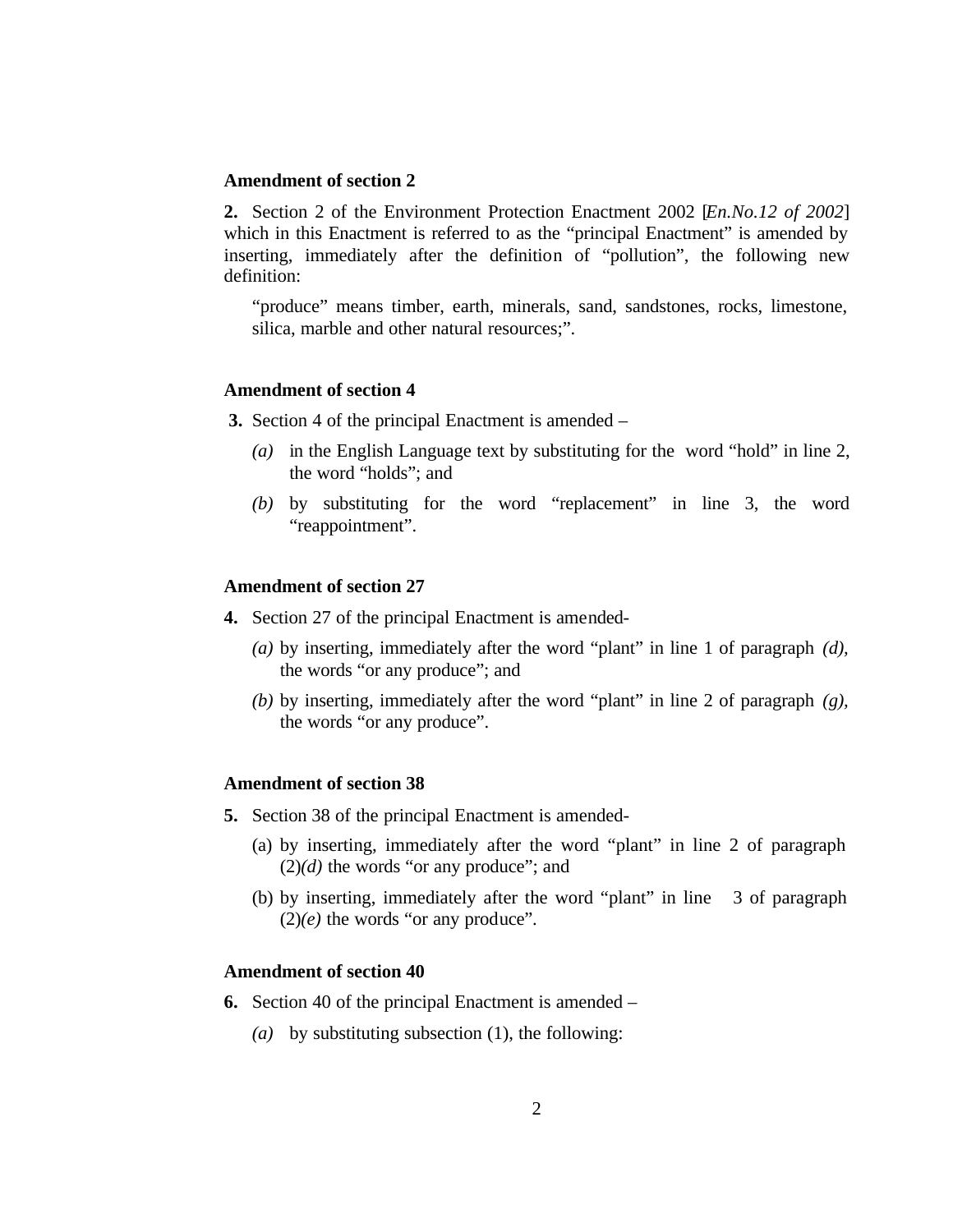#### "**40. Power of entry, seizure and arrest.**

(1) The Director, any authorised environmental enforcement officer or any police officer may, without warrant –

- *(a)* require any person to furnish any approval or licence for any act done or committed by such person or his servants or agents for which such approval or licence is required under this Enactment;
- *(b)* arrest any person who he has reason to believe has committed an offence under this Enactment;
- *(c)* seize any equipment, machinery, conveyance, tools, produce, documents or other things for which he has reason to believe that such equipment, machinery, conveyance, tools, produce, documents or other things has been used in the commission of any offence or in the relation to which any offence has been committed under this Enactment; or
- *(d)* enter and search any place or premise which he has reason to believe that an offence under this Enactment is about to be or has been committed*.*"; and
- *(b)* by deleting subsection (3).

## **Amendment of section 41**

- **7.** Section 41 of the principal Enactment is amended
	- *(a)* by substituting section 41, the following:

## "**41. Temporary return and list of things seized.**

 (1) Where anything has been seized under this Enactment, the Director may temporarily return the thing seized to the owner thereof or to the person from whose possession, custody or control it was seized, subject to such terms and conditions as the Director may impose and subject, in any case, to sufficient security being furnished to the satisfaction of the Director that the thing seized shall be surrendered to him on demand and that the said terms and conditions, if any, shall be complied with.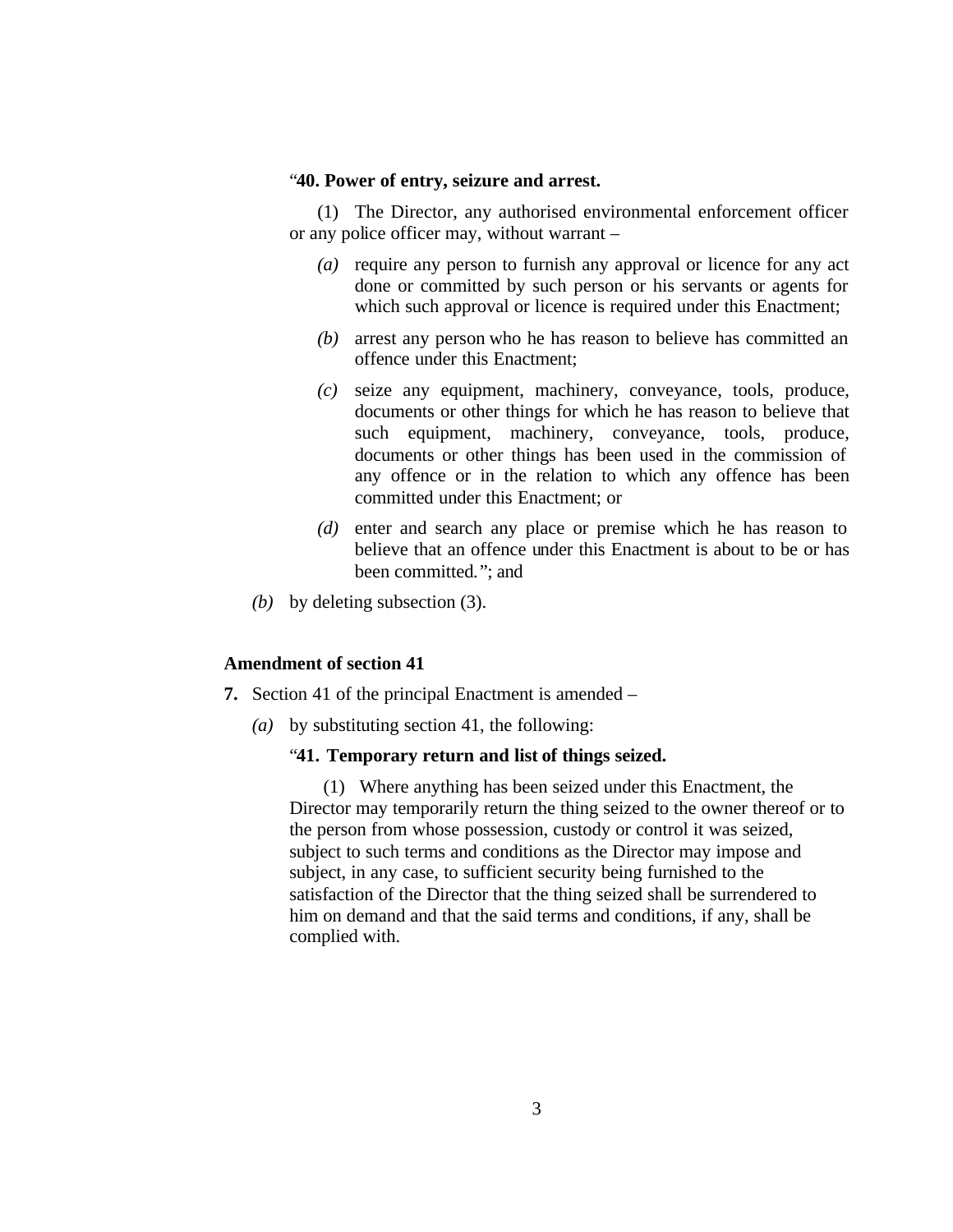(2) Where any seizure is made under this Enactment, the Director, authorised environmental enforcement officer or police officer making the seizure shall prepare a list of any equipment, machinery, conveyance, tools, produce, documents or other things seized and of the place or premise in which it is found and shall sign the list.

(3) The list prepared in accordance with subsection (2) shall be delivered immediately to the occupier, or his servants or agents present in the place or premise where the equipment, machinery, conveyance, tools, produce, documents or other things seized are found.

(4) Where the seizure is made in or from any place or premise which is unoccupied, the Director, authorised environmental enforcement officer or police officer shall whenever possible post a list of the things seized conspicuously at such place or premise."; and

*(b)* by inserting, the following new section 41A:

#### "**41A. Forfeiture and disposal of things seized.**

(1) Any equipment, machinery, conveyance, tools, produce, documents or other things seized pursuant to this Enactment shall be liable to forfeiture.

(2) Where there is no prosecution with regard to any equipment, machinery, conveyance, tools, produce, documents or other things seized in exercise of any powers conferred under this Enactment, the same shall be taken and deemed to be forfeited at the expiration of one calendar month from the date it was seized unless a claim thereto is made before that date in the manner hereinafter set forth.

 (3) Any person asserting that he is the owner of any equipment,machinery, conveyance, tools, produce, documents or other things seized under this Enactment and that the same are not liable to forfeiture may personally or by his agent authorised in writing by him give written notice to the Director of his claim.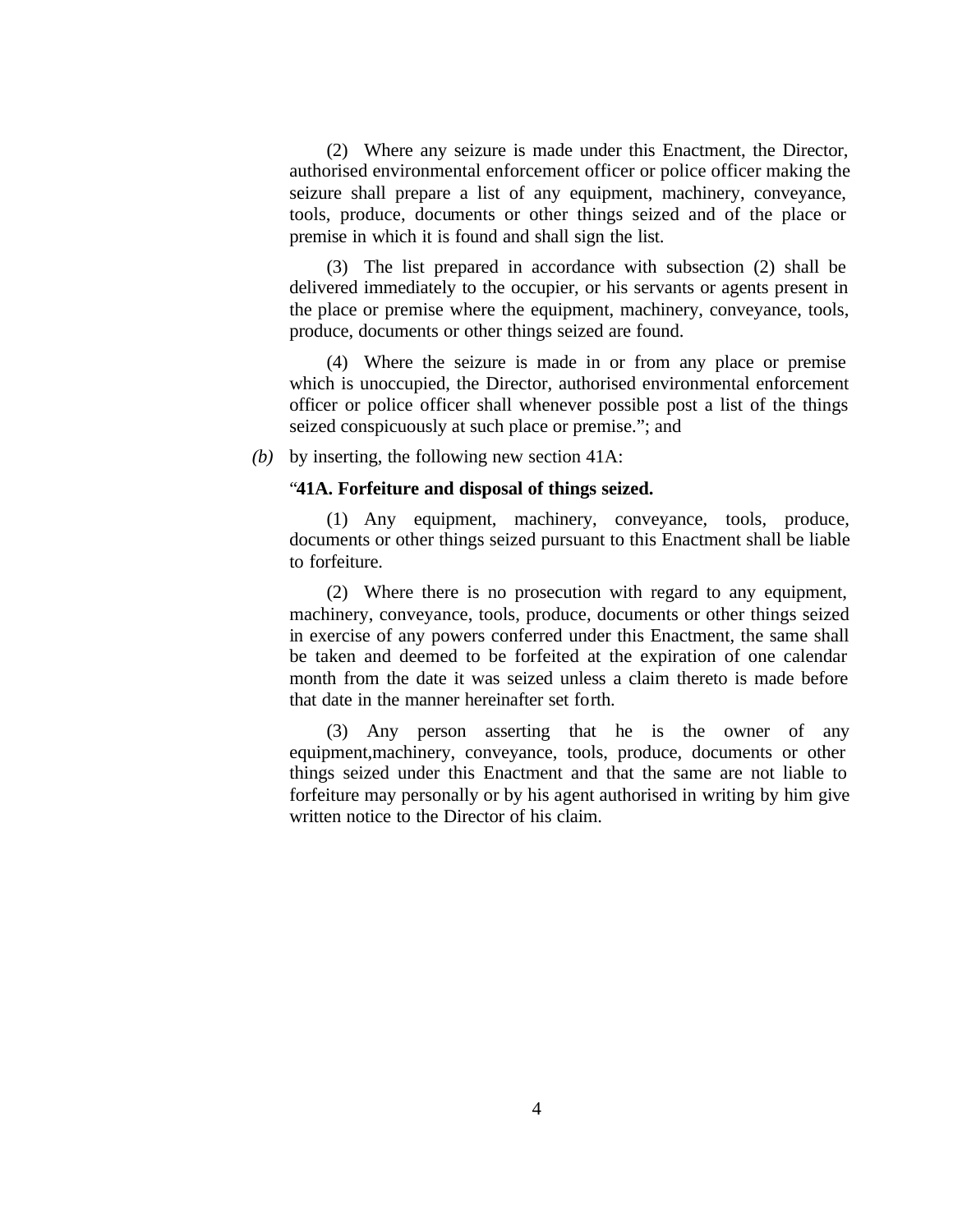(4) On receipt of a notice under subsection (3) the Director who may, after such enquiry as may be necessary, direct that any equipment, machinery, conveyance, tools, produce, documents or other things seized be returned or forfeited or refer the matter to the Court for decision.

(5) The Court to which the matter is referred shall issue a summons requiring the person asserting that he is the owner of any equipment, machinery, conveyance, tools, produce, documents or other things seized and the person from whom they were seized to appear before it and upon appearance or default to appear, due service of the summon being proved, the Court shall proceed to the examination of the matter and on proof that an offence under this Enactment or rules made thereunder has been committed and that such equipment, machinery, conveyance, tools, produce, documents or other things seized was the subject matter or was used in the commission of such offence, shall order the same to be forfeited or may, in absence of such proof, order the return of such equipment, machinery, conveyance, tools, produce, documents or other things seized to the person entitled to it.

(6) The Court shall upon conviction of an offence, order anything seized to be forfeited and disposed of in accordance with the provisions under this Enactment.

(7) Where anything has been forfeited under this Enactment, the Director shall dispose such thing by way of auction or tender and the proceeds of sale shall be deposited into the Environment Protection Fund."

#### **Amendment of section 43**

**8.** Section 43 of the principal Enactment is deleted and substituted for the following:

## **"43. "Power to investigate.**

(1) The Director, any authorised environmental enforcement officer, any police officer not below the rank of Sergeant and any officer in charge of police station may without the order of the Public Prosecutor exercise all or any of the special powers in relation to police investigations given by the Criminal Procedure Code in any seizable offence under this Enactment.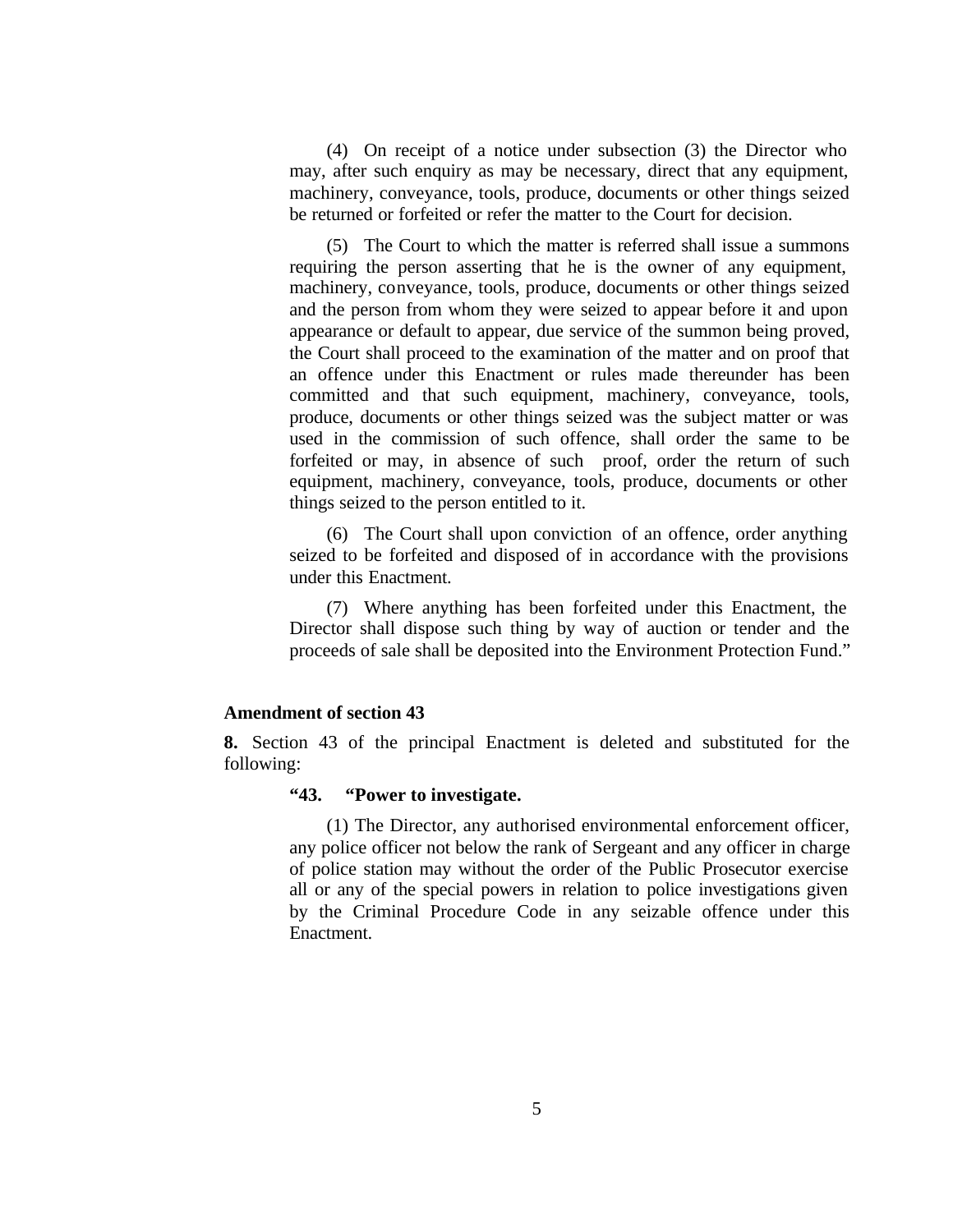(2) The Director, any authorised environmental enforcement officer, any police officer not below the rank of Sergeant and any officer in charge of police station may, in any non-seizable offence under this Enactment exercise the special powers in relation to police investigations given by the Criminal Procedure Code after obtaining an order to investigate from the Public Prosecutor."

## **Amendment of section 46**

**9.** Section 46 of the principal Enactment is amended by inserting, immediately after subsection (6), the following new subsection (6A):

"**(6A).** If a member of the Appeal Board is unable to attend an appeal proceeding due to illness or because of incapacity, the Minister may appoint a replacement member and such appointed member shall be provided with the notes of proceeding and all other related documents submitted before the Appeal Board."

## **Amendment of section 51**

**10.** Section 51 of the principal Enactment is amended-

- *(a)* by inserting, immediately after the word "who" in line 1, the words "carries out any prescribed activity without submitting an environmental impact assessment report and obtaining an approval from the Director under section  $12(3)$  or"; and
- *(b)* by substituting the marginal notes, the following:

"Failure to submit Environmental Impact Assessment report or comply with terms of agreement."

#### **Amendment of section 53**

**11.** Section 53 of the principal Enactment is amended –

*(a)* by inserting, immediately after the word "who" in line 1, the words "carries out any prescribed activity without a licence issued by the Director under section 17 or"; and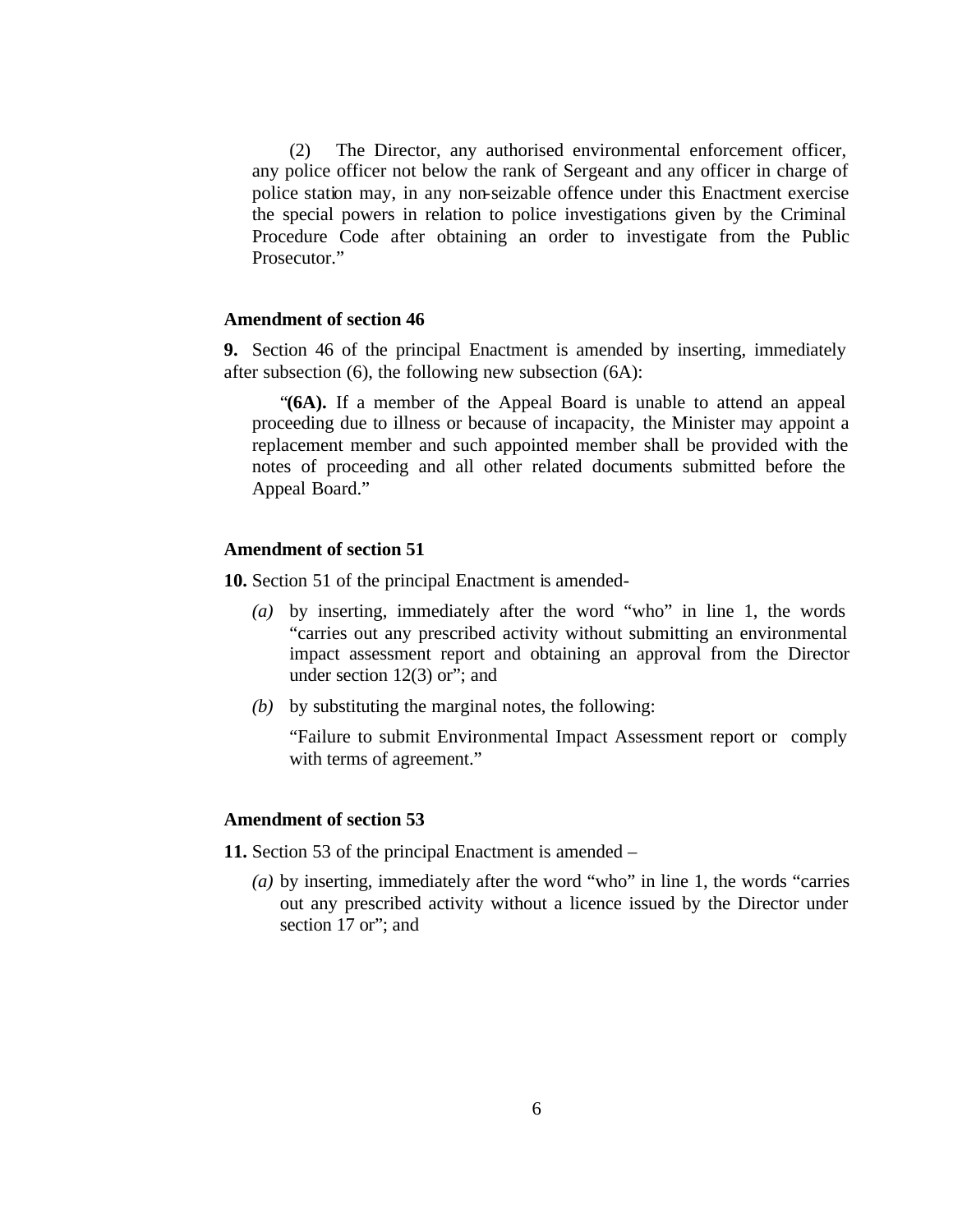*(b)* by substituting the marginal notes, the following:

"Failure to obtain licence or comply with conditions."

#### **Amendment of section 54**

**12.** Section 54 of the principal Enactment is amended –

- *(a)* by inserting, immediately after the word "who" in line 1, the words "carries out any prescribed activity without submitting a proposal for mitigation measures and obtaining an approval from the Director under section  $12(3)$  or"; and
- *(b)* by substituting the marginal notes, the following:

"Failure to submit proposal for mitigation measures or comply with conditions."

## **New sections of 56A and 56B**

**13.** Section 56 of the principal Enactment is amended by inserting, the following new sections 56A and 56B:

#### "**56A. Failure to surrender on demand things seized.**

Any person who fails to surrender to the Director on demand anything seized which has been temporarily returned to such person or fails to comply with or contravenes any of the terms and conditions imposed under section  $41(1)$  shall be guilty of an offence and shall on conviction be liable to –

- *(a)* a fine not exceeding fifty thousand ringgit; or
- *(b)* an imprisonment for a term not exceeding two years; or
- *(c)* both fine and imprisonment.

#### **56B. General penalty for breach of Enactment or regulations.**

(1) Any person who contravenes or fails to comply with any of the provisions of this Enactment or any of the regulations made hereunder for which no penalty has been provided for, shall be guilty of an offence and shall on conviction be liable to –

- *(a)* a fine not exceeding fifty thousand ringgit; or
- (*b*) an imprisonment for a term not exceeding two years; or